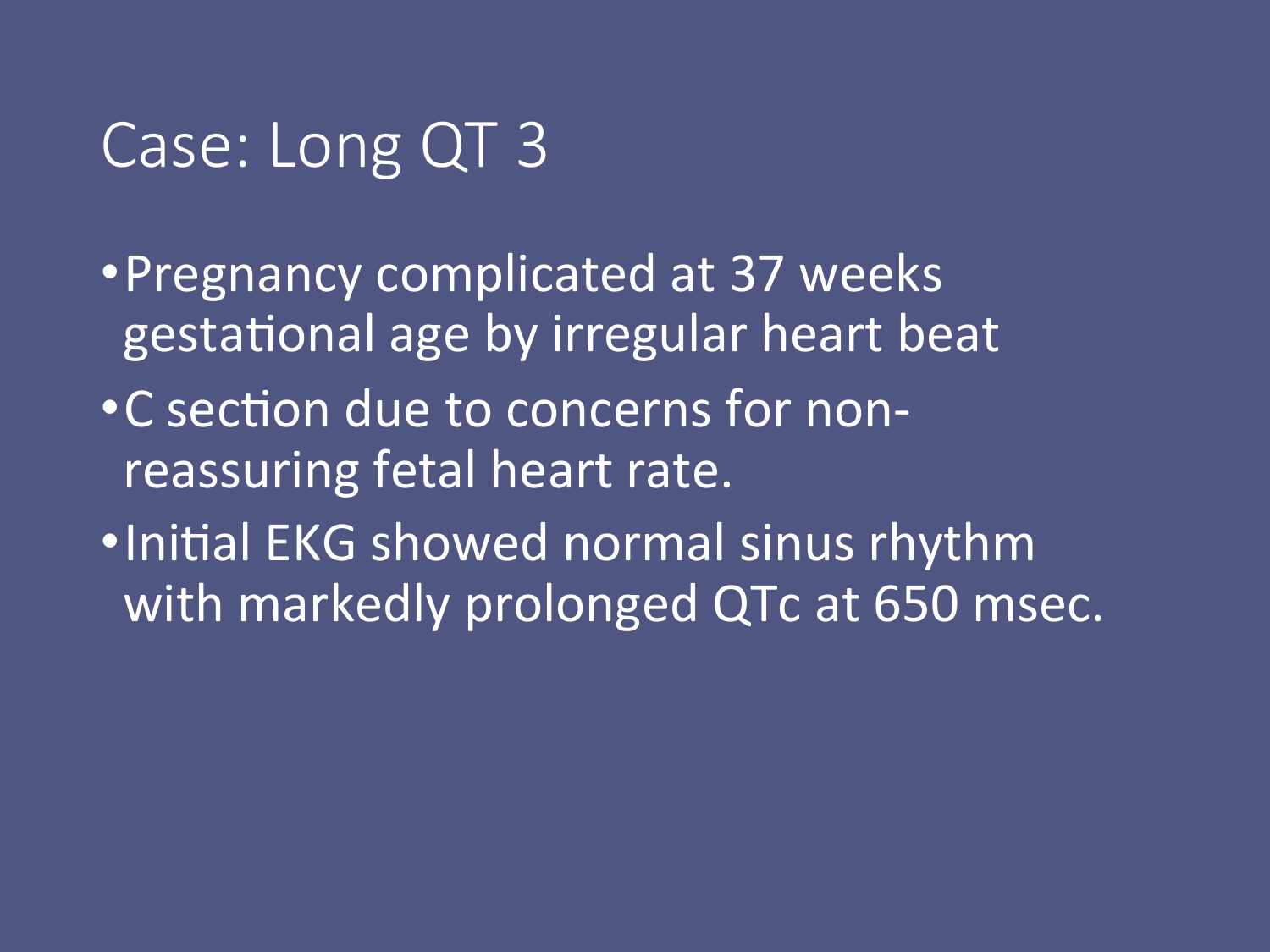### Newborn ECG

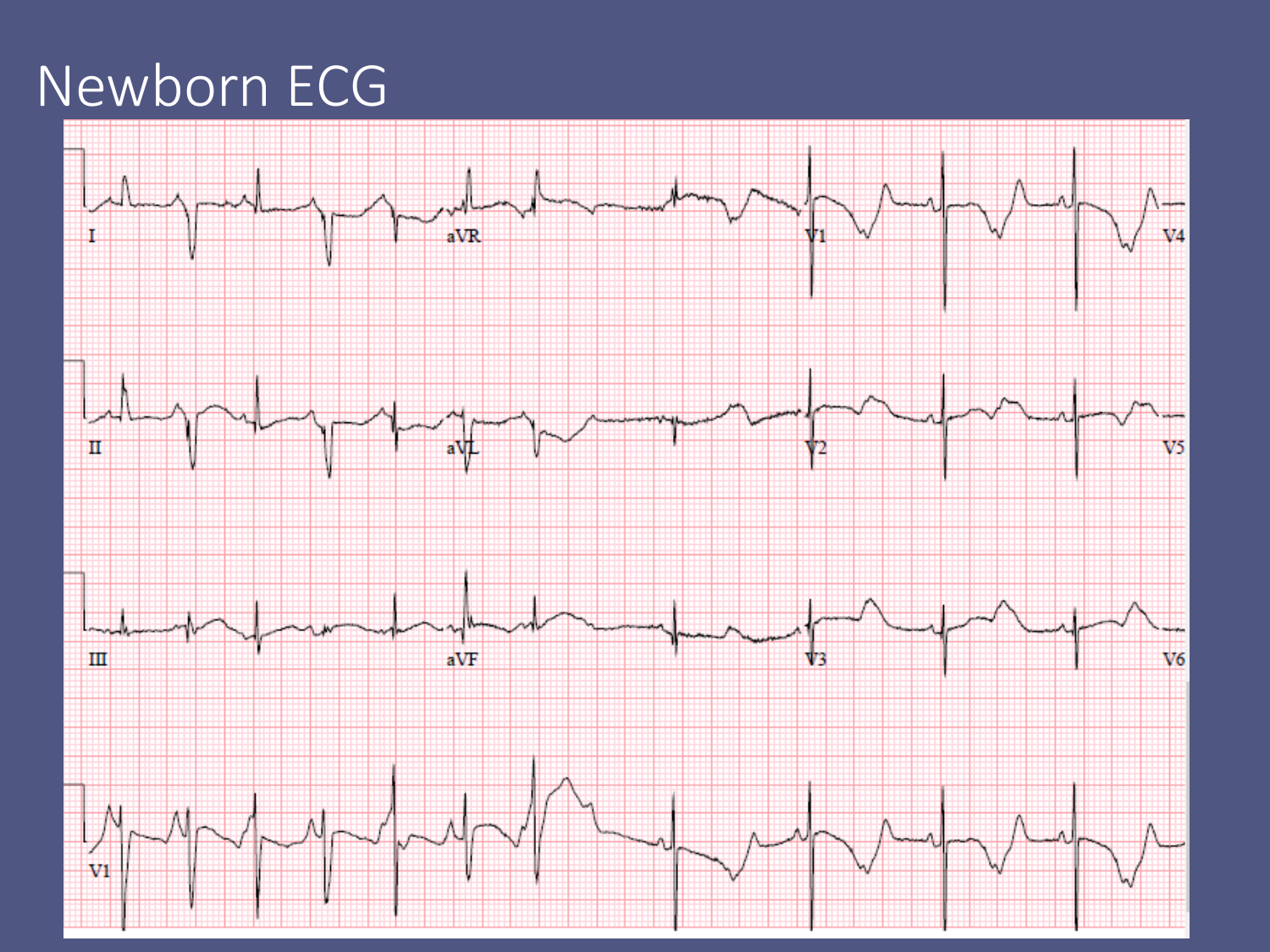# Clinical course

- In the first 2 days of life, he had repeated episodes of 2:1 AV block and multiple brief episodes of torsade de pointes
- After starting propranolol and repleting Mg<sup>++</sup> and K<sup>+</sup>, torsade abated and conduction went to 1:1
- Discharged on CR monitor and with an AED
- Genetic testing: long QT3 mutation in SCN5A at V1763M, a mutation associated with a severe phenotype of LQT3
- Mexiletine added
- ICD implanted at 1 year (bipolar RV sense/pacing lead, transverse ICD coil, abdominal generator)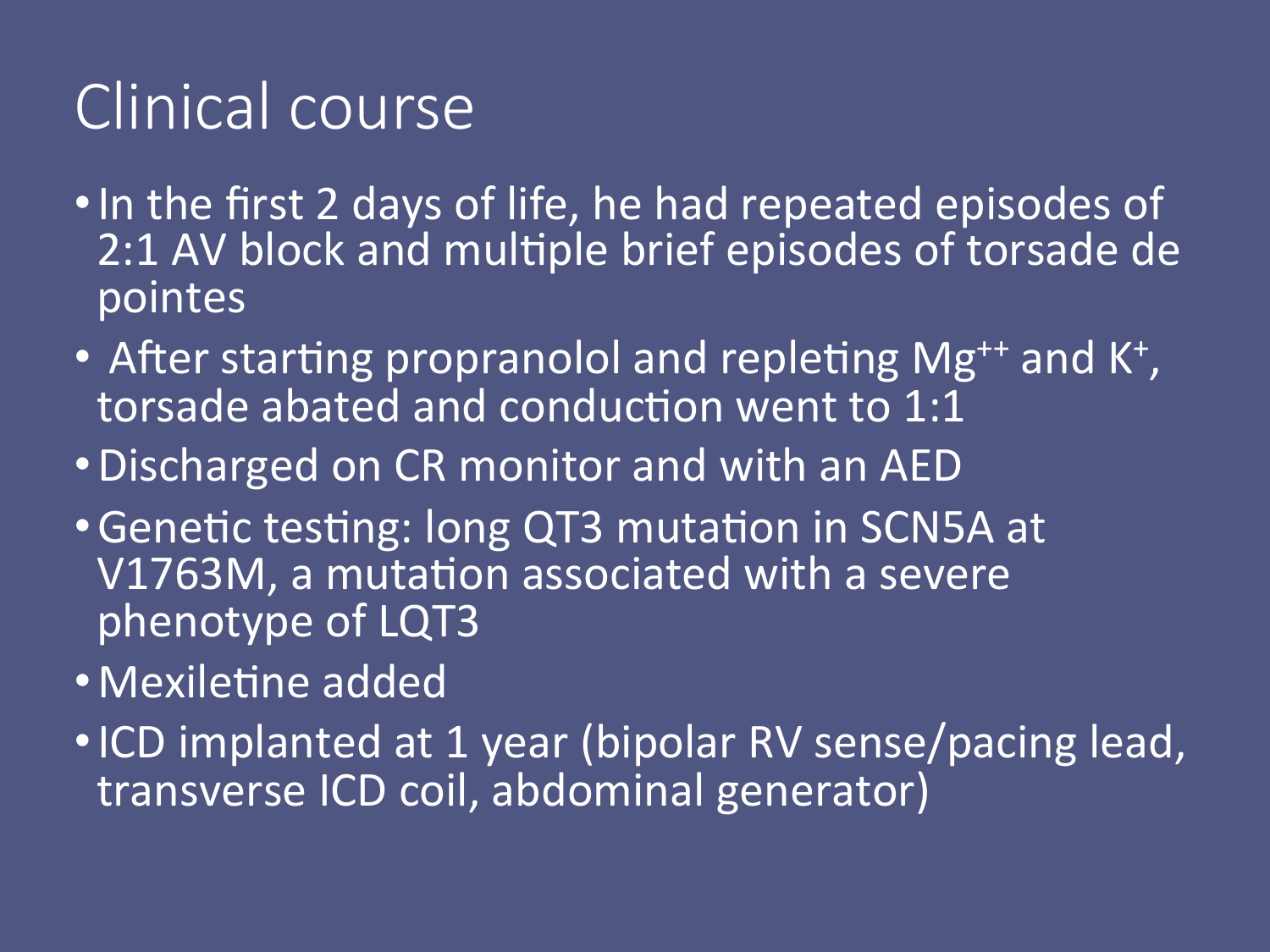#### Current ECG

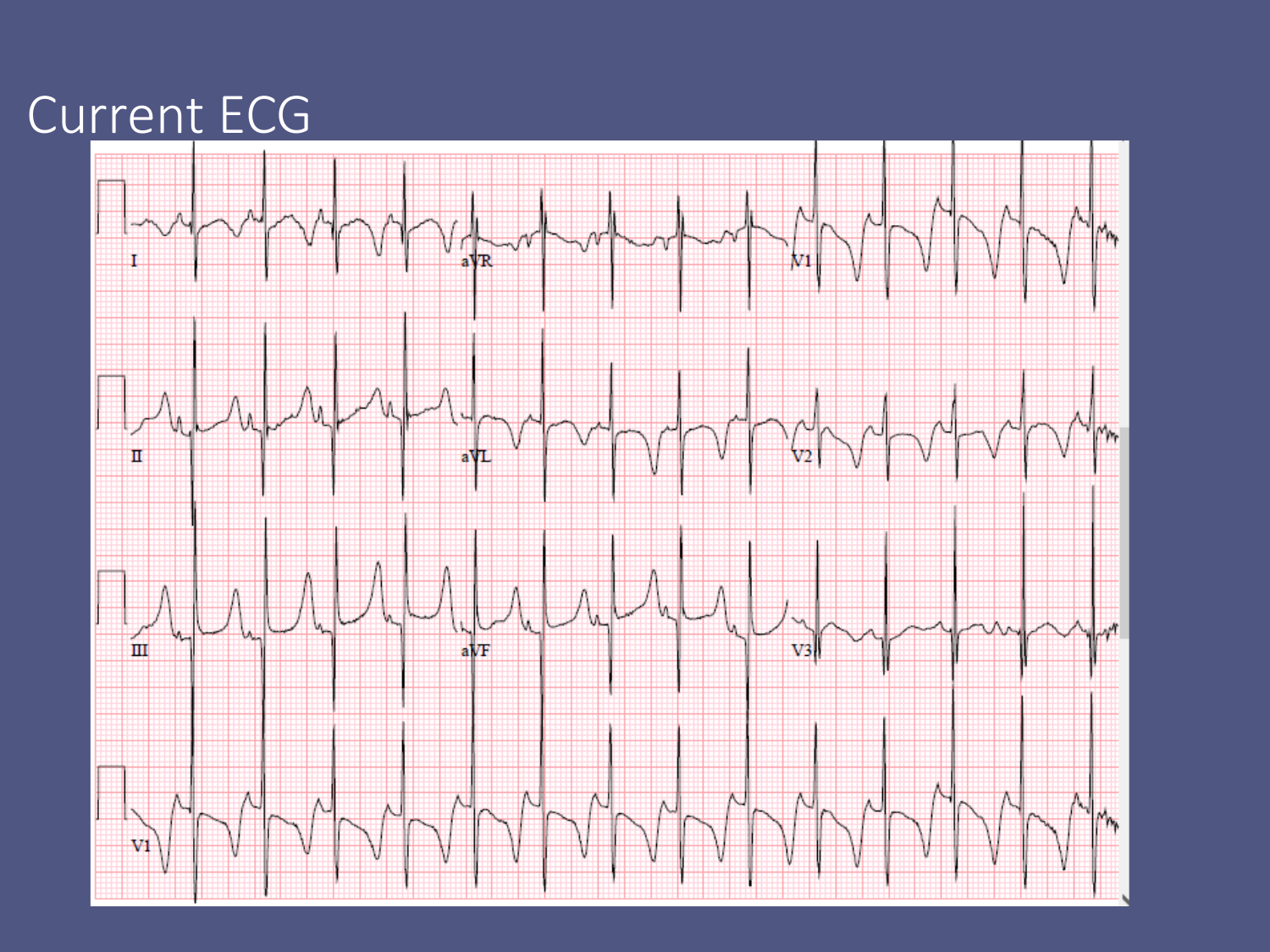## Clinical course

- Single appropriate ICD discharge, repeated nonsustained torsade
- Multiple admissions for hypoglycemia, sometimes with seizures, often associated with not being fed regularly
- Propranolol decreased to ~2 mg/kg/day
- Mexiletine levels low and dose increased most recently to 80 mg 3 times daily (current weight 17 kg)
- CYP2D6 metabolizer testing for rapid mexiletine metabolism negative
- Last ICD interrogation showed no further recorded torsade